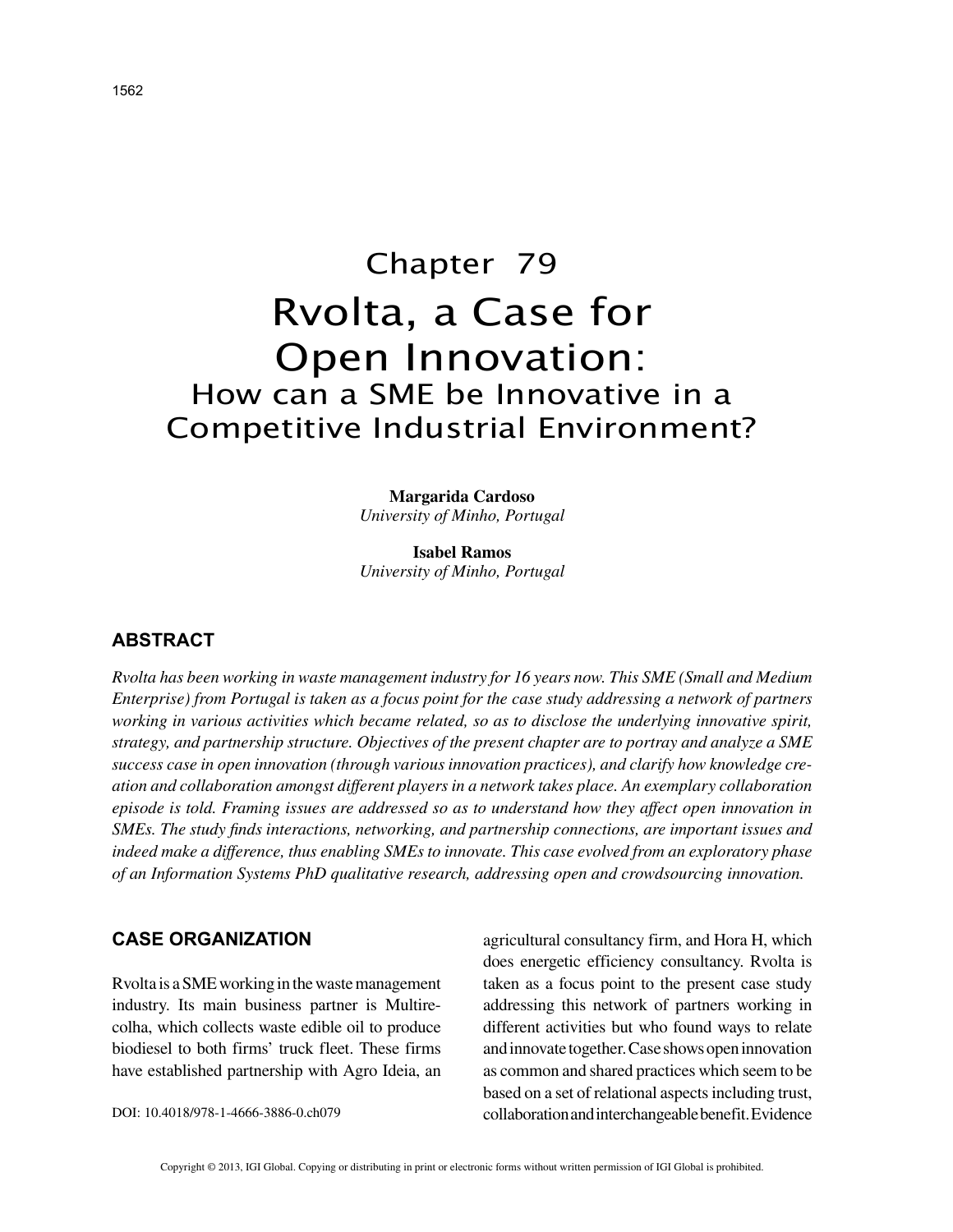on how open innovation works and how this particular network implements it has been retrieved through four interviews: two interviews with Mr. Luís Nunes, Rvolta and MultiRecolha manager (referred to as LPN\_1 and LPN\_2); one interview with Mrs. Cristina Pinto, Agro Ideia manager (referred to as CRP); one interview with Mr. João Mendes, Hora H manager (referred to as JFM) and finally, an e-mail questionnaire to Rvolta IT Expert which for editorial reasons remains anonymous. Case presentation starts with the network background, and a descriptive review about the partners involved, including their activities within the Portuguese business context. Afterwards, the stage is set for a series of open innovation practices among the mentioned firms and other institutions. Issues addressed include business management, context, interactions, and IT and work processes; after that, one innovative collaboration episode is portrayed, and the chapter ends up with some challenges facing these network-type collaboration and SMEs, including some recommendations.

## **Methodology**

This case is based on research made through a case study approach (Yin, 2003), subject to the following questions: how relevant and complementary are different collaboration processes aiming at open innovation practices; and how does an SME recur to open innovation practices to improve its business activities? The complete case is exploratory in nature and serves purposes for a PhD research on open and crowdsourcing innovation and SMEs; sampling method chosen was theoretical sampling (Flick, 2005; Gobo, 2008). Case includes four semi-structured interviews (Gobo, 2008), recorded, transcribed with F4 3.1.0 and analyzed through discourse analysis, interpretative repertoires (Talja, 1999), with CmapTools 5.04 and MindManager Pro7. The research also included document and artifact analysis; and one e-mail questionnaire. Discourse translation (Portuguese to English) was validated by interviewees.

# **NETWORK BACKGROUND: THREE MAIN PARTNERS**

Established in 1994, Rvolta<sup>1</sup> anticipates the beginning of an economic affluence cycle in Portugal between 1995 and 2000 (Amaral, 2010), a cycle followed by a ten year period of economic restraint and more recently financial and deep economic crisis. One of the interviewees, Mrs. Cristina Pinto, refers to that cycle exactly: *I earned more between 1995 and 2000 (…) there's a set of customers who got thrilled with my work (…) my market is stabilized... (CRP)*. If by 1990 SMEs were 8% of the economical enterprise panorama in the country, when we come to 2008 we have just 4% of it: micro-firms are prevailing (Rosa &Chitas, 2010). By 2009, non-financial enterprises on the whole decrease, due to economic crisis: manufacturing industries have a year-on-year fall of 15% (INE, 2010).

Rvolta works in the waste management industry in a wide-range of residues, and was innovative in Portugal when it was established, exactly because of that. The firm introduced several innovative patented products, intended to reutilize (so adding value) some of the residues the firm works with. Being a SME, almost all innovation was outsourced, meaning open and through organizational out-limits, and was brought in through partnerships formally developed with universities and work with one State Laboratory (for R&D and endorsement purposes too). In the process, Rvolta joined forces with some partner firms subsequently producing some patents.

Though being a SME, it works with more than 200 industrial and commercial customers (chemical industry, food and beverage, automotive industry, logistics and distribution, energy production, food industry and health care). Residues include glass, paper and card, plastics, rubber, wood, metal junk, residue from landfill, waste edible oil, and other food residues. Activity comprises partial or complete waste management processes, including diagnosis of customer needs, placement of work